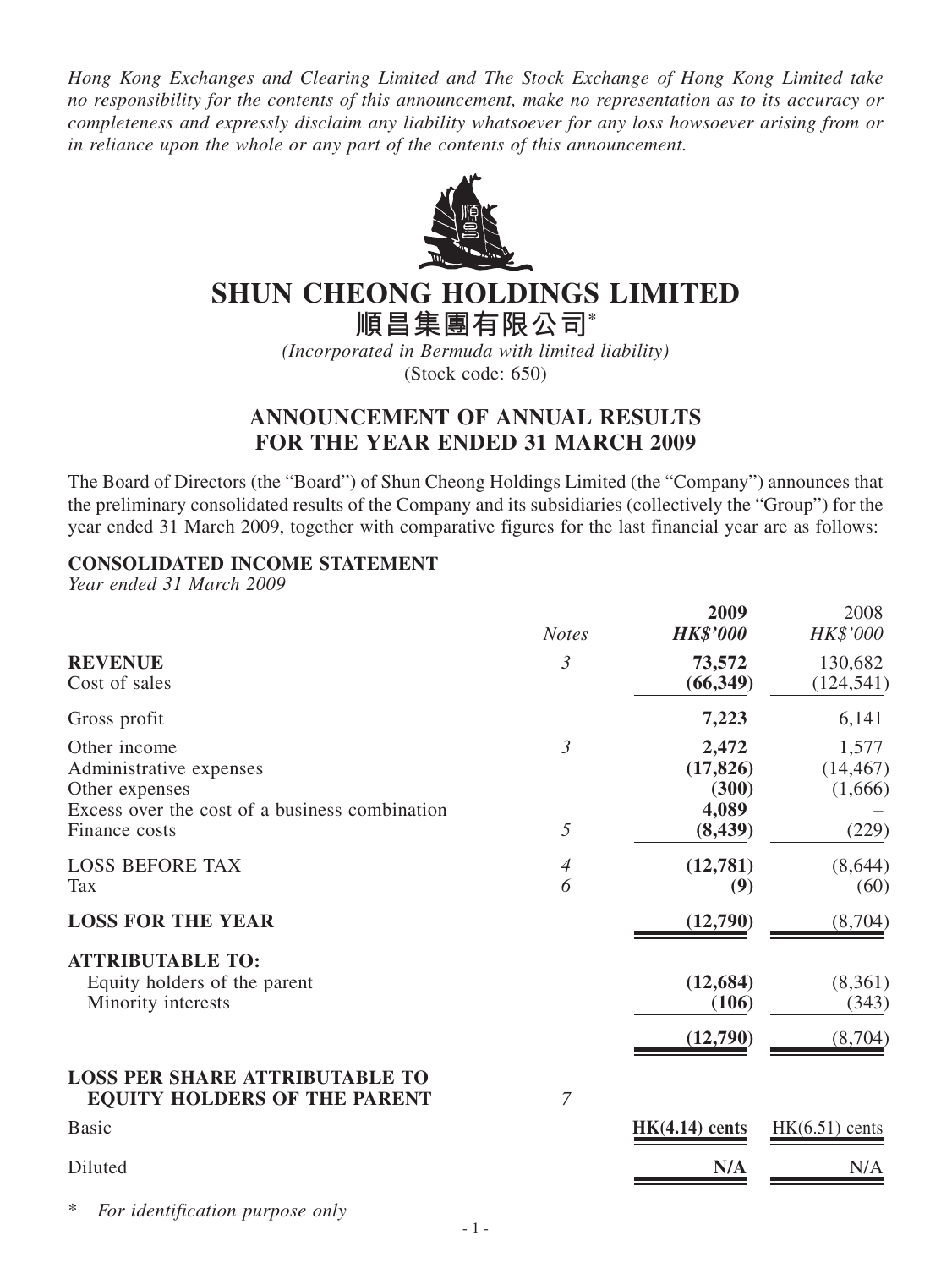## **CONSOLIDATED BALANCE SHEET**

*31 March 2009*

|                                                                                                                                                                                                                                      | <b>Notes</b> | 2009<br><b>HK\$'000</b>                                   | 2008<br><b>HK\$'000</b>                      |
|--------------------------------------------------------------------------------------------------------------------------------------------------------------------------------------------------------------------------------------|--------------|-----------------------------------------------------------|----------------------------------------------|
| <b>NON-CURRENT ASSETS</b><br>Property, plant and equipment<br>Deferred tax assets                                                                                                                                                    |              | 509,637<br>1,025                                          | 2,488                                        |
| Total non-current assets                                                                                                                                                                                                             |              | 510,662                                                   | 2,488                                        |
| <b>CURRENT ASSETS</b><br>Inventories<br>Gross amount due from contract customers<br>Trade receivables<br>Retention money receivables<br>Prepayments, deposits and other receivables<br>Tax recoverable<br>Cash and cash equivalents  | 8            | 3,556<br>3,111<br>22,661<br>255<br>24,159<br>19<br>72,560 | 28,147<br>26,428<br>171<br>16,846<br>165,391 |
| Total current assets                                                                                                                                                                                                                 |              | 126,321                                                   | 236,983                                      |
| <b>CURRENT LIABILITIES</b><br>Gross amount due to contract customers<br>Trade payables<br>Retention money payables<br>Other payables and accruals<br>Advance from a shareholder<br>Interest-bearing bank borrowing – current portion | 9            | 12,789<br>11,831<br>696<br>48,036<br>22,600<br>3,390      | 15,014<br>20,929<br>696<br>19,877            |
| Total current liabilities                                                                                                                                                                                                            |              | 99,342                                                    | 56,516                                       |
| <b>NET CURRENT ASSETS</b>                                                                                                                                                                                                            |              | 26,979                                                    | 180,467                                      |
| <b>TOTAL ASSET LESS CURRENT LIABILITIES</b>                                                                                                                                                                                          |              | 537,641                                                   | 182,955                                      |
| <b>NON-CURRENT LIABILITIES</b><br>Convertible bonds<br>Interest-bearing bank borrowing                                                                                                                                               |              | 83,321<br>256,510                                         | 76,359                                       |
| Total non-current liabilities                                                                                                                                                                                                        |              | 339,831                                                   | 76,359                                       |
| Net assets                                                                                                                                                                                                                           |              | 197,810                                                   | <u>106,596</u>                               |
| <b>EQUITY</b><br>Equity attributable to equity holders of the parent<br>Issued capital<br>Equity component of convertible bonds<br>Reserves                                                                                          |              | 3,473<br>43,272<br>149,668                                | 1,389<br>43,272<br>61,270                    |
| <b>Minority interests</b>                                                                                                                                                                                                            |              | 196,413<br>1,397                                          | 105,931<br>665                               |
| Total equity                                                                                                                                                                                                                         |              | 197,810                                                   | 106,596                                      |
|                                                                                                                                                                                                                                      |              |                                                           |                                              |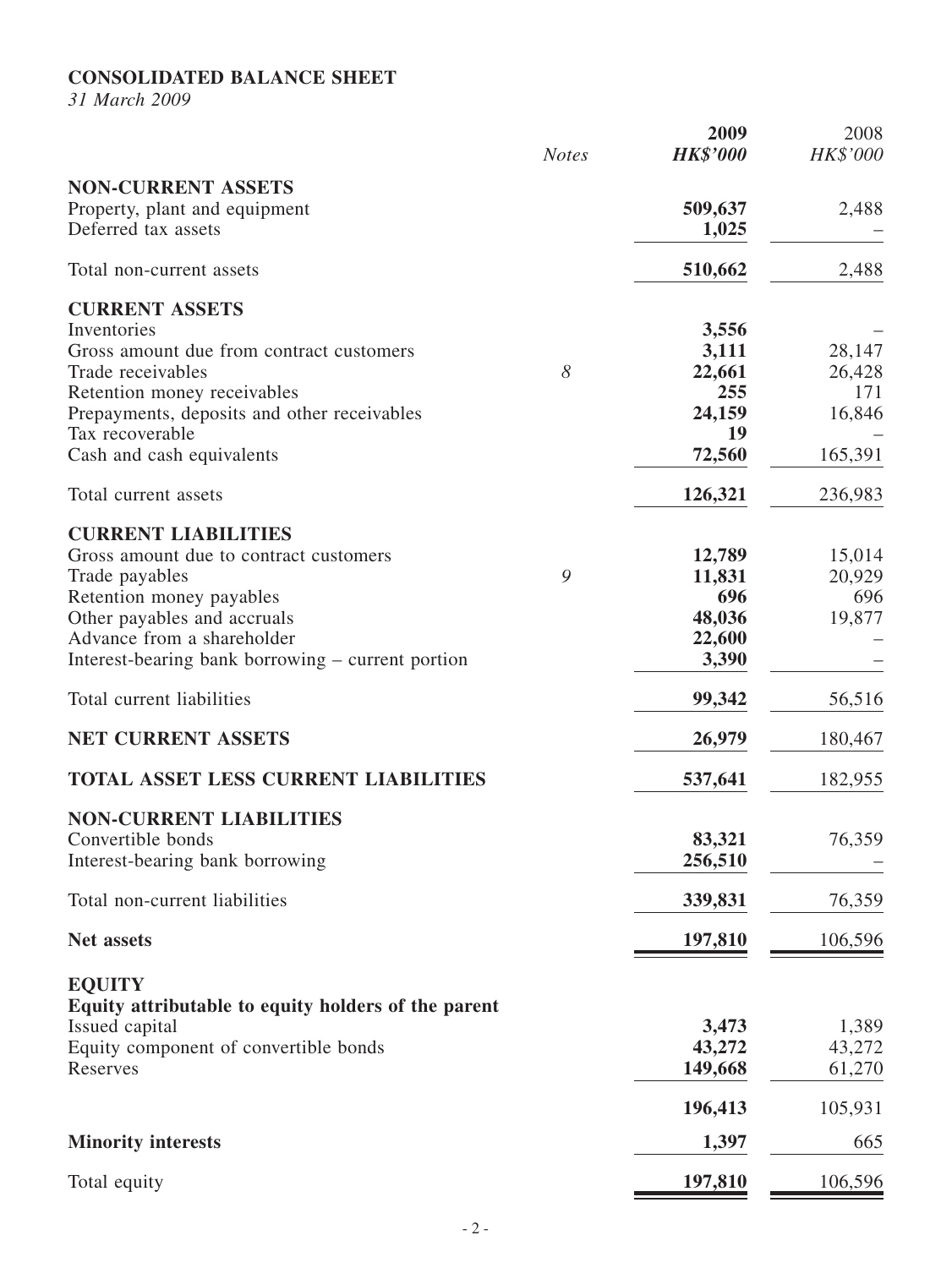#### *Notes:*

#### **1.1 BASIS OF PREPARATION**

These financial statements have been prepared in accordance with Hong Kong Financial Reporting Standards ("HKFRSs") (which include all Hong Kong Financial Reporting Standards, Hong Kong Accounting Standards ("HKASs") and Interpretations) issued by the Hong Kong Institute of Certified Public Accountants, accounting principles generally accepted in Hong Kong and the disclosure requirements of the Hong Kong Companies Ordinance. They have been prepared under the historical cost convention. These financial statements are presented in Hong Kong dollars ("HK\$") and all values are rounded to the nearest thousand except when otherwise indicated.

## **1.2 IMPACT OF NEW AND REVISED HONG KONG FINANCIAL REPORTING STANDARDS**

The Group has adopted the following new interpretations and amendments to HKFRSs for the first time for the current year's financial statements.

| HKAS 39 and HKFRS 7 | Amendments to HKAS 39 Financial Instruments: Recognition and |
|---------------------|--------------------------------------------------------------|
| Amendments          | <i>Measurement</i> and HKFRS 7 Financial Instruments:        |
|                     | Disclosures – Reclassification of Financial Assets           |
| HK(IFRIC)-Int 12    | <b>Service Concession Arrangements</b>                       |
| HK(IFRIC)-Int 14    | HKAS 19 – The Limit on a Defined Benefit Asset,              |
|                     | Minimum Funding Requirements and their Interaction           |

The adoption of these new interpretations and amendments has had no financial effect on these financial statements and there have been no significant changes to the accounting policies applied in these financial statements.

#### **2. SEGMENT INFORMATION**

Segment information is presented by way of two segment formats: (i) on a primary segment reporting basis, by business segment; and (ii) on a secondary segment reporting basis, by geographical segment.

The Group's operating businesses are structured and managed separately according to the nature of their operations and the services they provide. Each of the Group's business segments represents a strategic business unit that offers services which are subject to risks and returns that are different from those of the other business segments. Summary details of the business segments are as follows:

- (a) the building services contracting and maintenance business consists of the provisions of building related maintenance services; and
- (b) the hotel business consists of the hotel and restaurant operations in the People's Republic of China ("PRC").

In determining the Group's geographical segments, revenues are attributed to the segments based on the location of the customers, and assets are attributed to the segments based on the location of the assets.

Intersegment sales and transfers are transacted with reference to the selling prices used for sales made to third parties at the then prevailing market prices.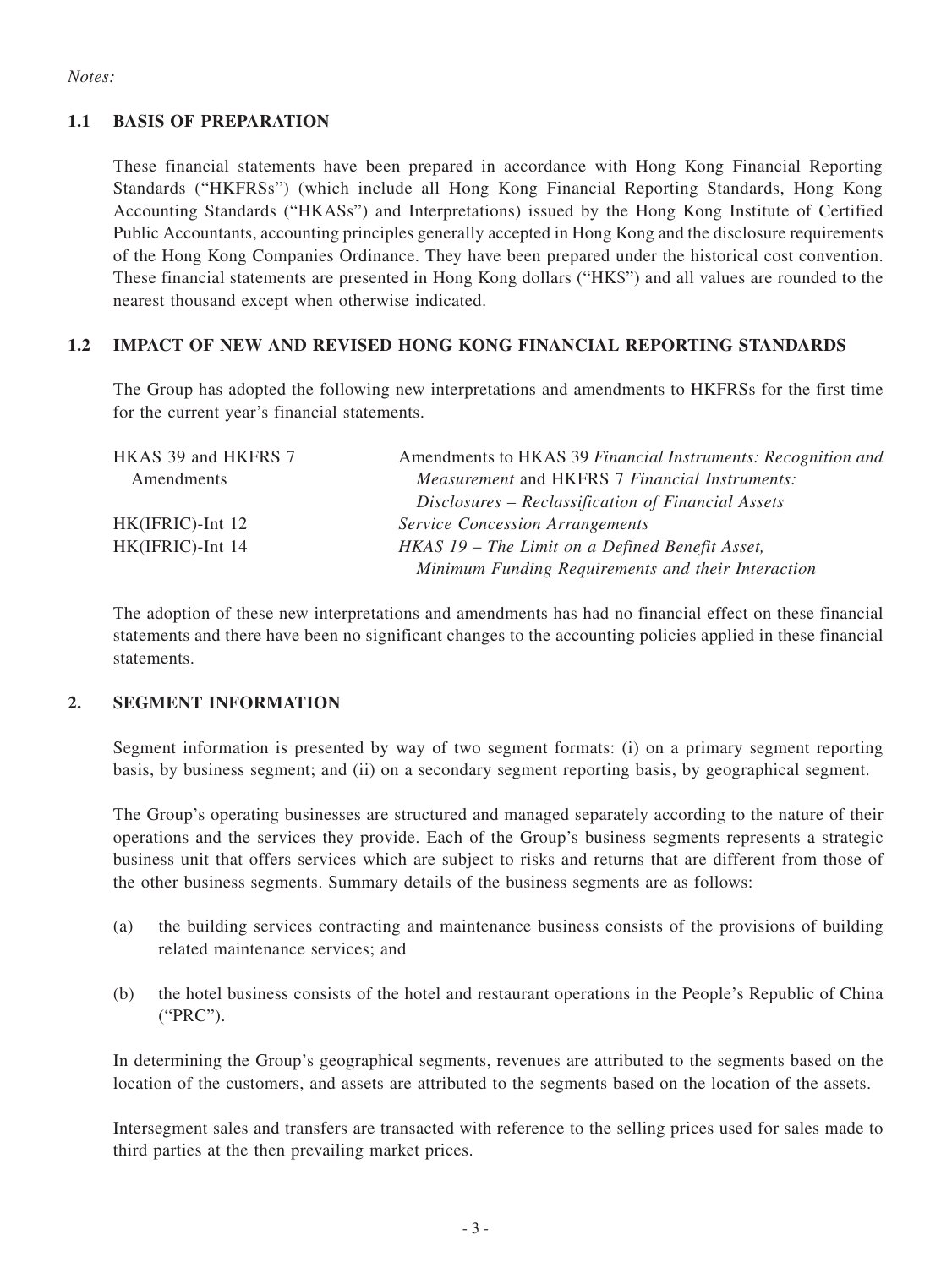No business segment information was presented for the year ended 31 March 2008 as the Group's revenue for that year was principally derived from the provision of building related maintenance services and thus the Group had only one business segment. No geographical segment information was presented for the year ended 31 March 2008 as over 90% of the Group's revenue in that year was derived from customers based in Hong Kong, and over 90% of the Group's assets as at 31 March 2008 were located in Hong Kong.

#### **(a) Business segments**

The following tables present revenue, loss and certain asset, liability and expenditure information for the Group's business segments for the year ended 31 March 2009.

|                             | <b>Building</b> |                 |                 |
|-----------------------------|-----------------|-----------------|-----------------|
|                             | services        |                 |                 |
|                             | contracting     |                 |                 |
|                             | and             |                 |                 |
| <b>Year ended</b>           | maintenance     | <b>Hotel</b>    |                 |
| 31 March 2009               | <b>business</b> | <b>business</b> | <b>Total</b>    |
|                             | <b>HK\$'000</b> | <b>HK\$'000</b> | <b>HK\$'000</b> |
| <b>Segment revenue:</b>     |                 |                 |                 |
| Sales to external customers | 58,270          | 15,302          | 73,572          |
| Other revenue               | 9               | 13              | 22              |
| Total                       | 58,279          | 15,315          | 73,594          |
| <b>Segment results</b>      | (4,370)         | (941)           | (5,311)         |
| Interest income             |                 |                 | 2,446           |
| Excess over the cost of a   |                 |                 |                 |
| business combination        |                 |                 | 4,089           |
| Unallocated expenses        |                 |                 | (5,780)         |
| Finance costs               |                 |                 | (8, 225)        |
| Loss before tax             |                 |                 | (12, 781)       |
| <b>Tax</b>                  |                 |                 | (9)             |
| Loss for the year           |                 |                 | (12,790)        |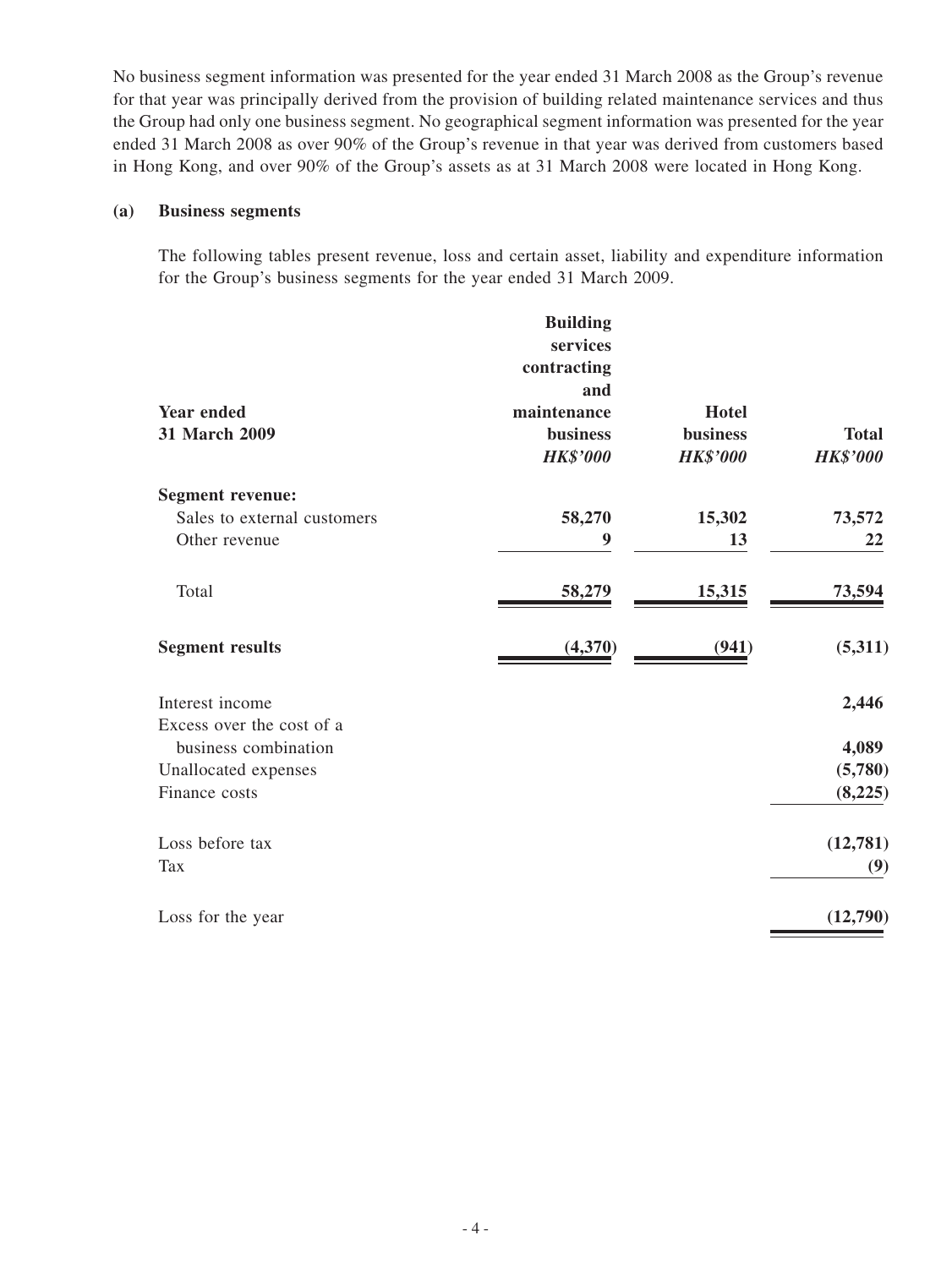|                                        | <b>Building</b> |                 |                 |
|----------------------------------------|-----------------|-----------------|-----------------|
|                                        | services        |                 |                 |
|                                        | contracting     |                 |                 |
|                                        | and             |                 |                 |
| <b>Year ended</b>                      | maintenance     | Hotel           |                 |
| 31 March 2009                          | <b>business</b> | <b>business</b> | <b>Total</b>    |
|                                        | <b>HK\$'000</b> | <b>HK\$'000</b> | <b>HK\$'000</b> |
| <b>Assets and liabilities</b>          |                 |                 |                 |
| Segment assets                         | 40,076          | 534,367         | 574,443         |
| <b>Unallocated</b> assets              |                 |                 | 62,540          |
| Total assets                           |                 |                 | 636,983         |
| Segment liabilities                    | 27,766          | 325,710         | 353,476         |
| Unallocated liabilities                |                 |                 | 85,697          |
| <b>Total liabilities</b>               |                 |                 | 439,173         |
| Other segment information:             |                 |                 |                 |
| Depreciation                           | 189             | 4,706           | 4,895           |
| Capital expenditure                    |                 | 1,191           | 1,191           |
| Impairment losses of trade receivables |                 |                 |                 |
| recognised in the income statement     |                 | 389             | 389             |
| Impairment losses of trade receivables |                 |                 |                 |
| reversed in the income statement       | (178)           |                 | (178)           |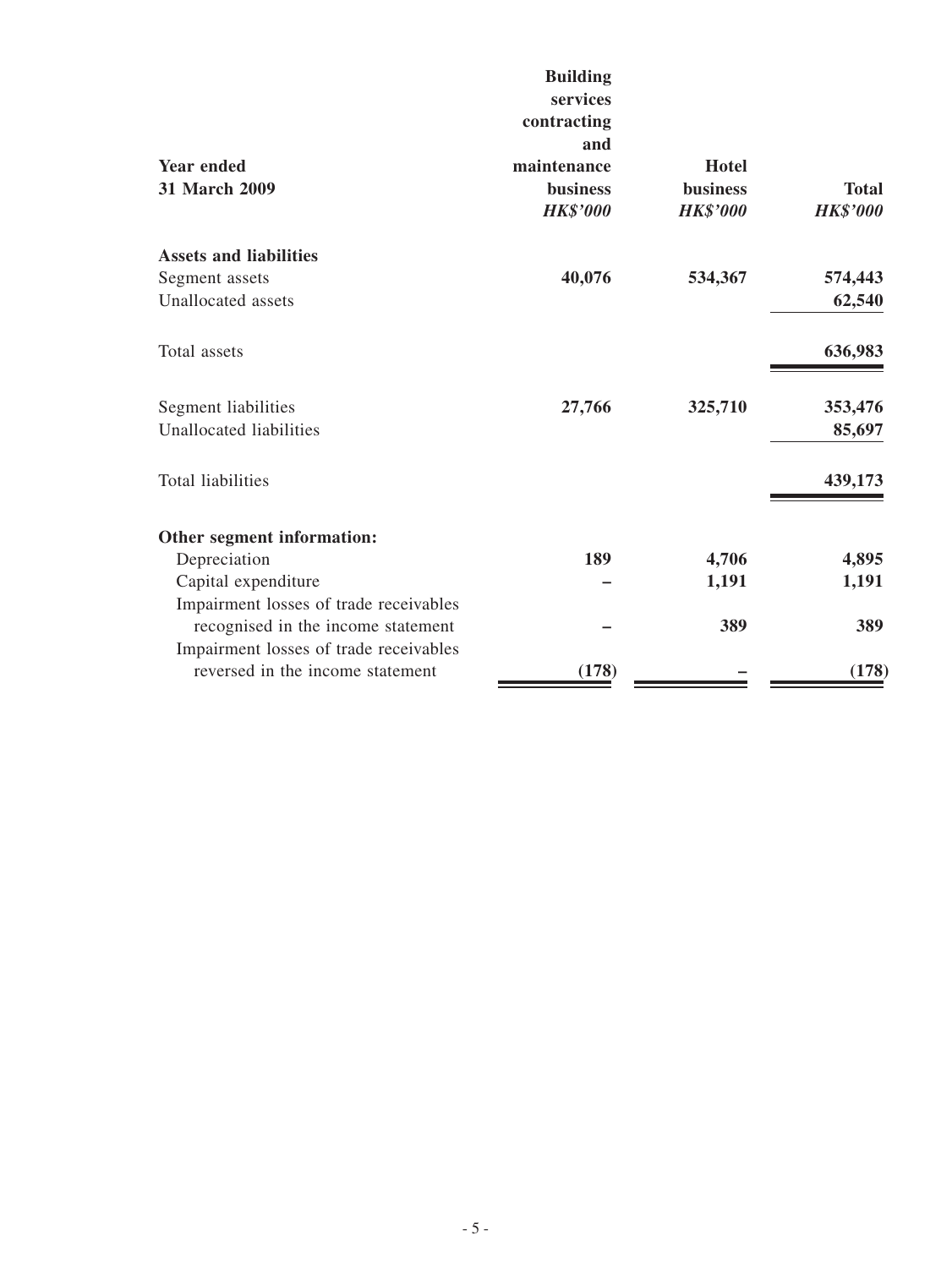#### **(b) Geographical segments**

The following tables present revenue and certain asset and expenditure information for the Group's geographical segments for the year ended 31 March 2009.

| <b>Year ended</b><br><b>31 March 2009</b> | <b>Hong Kong</b><br><b>HK\$'000</b> | <b>Mainland</b><br>China<br><b>HK\$'000</b> | <b>Total</b><br><b>HK\$'000</b> |
|-------------------------------------------|-------------------------------------|---------------------------------------------|---------------------------------|
| <b>Segment revenue:</b>                   |                                     |                                             |                                 |
| Sales to external customers               | 58,270                              | 15,302                                      | 73,572                          |
| Other revenue                             | 9                                   | 13                                          | 22                              |
| Total                                     | 58,279                              | 15,315                                      | 73,594                          |
| Other segment information:                |                                     |                                             |                                 |
| Segment assets                            | 124,406                             | 508,468                                     | 632,874                         |
| Capital expenditure                       |                                     | 1,191                                       | 1,191                           |

#### **3. REVENUE AND OTHER INCOME**

Revenue, which is also the Group's turnover, represents the net invoiced value of services rendered of contract revenue from building services contracting and maintenance businesses and income from hotel and restaurant operations during the year.

An analysis of the Group's revenue and other income is as follows:

|                                                          | 2009            | 2008     |
|----------------------------------------------------------|-----------------|----------|
|                                                          | <b>HK\$'000</b> | HK\$'000 |
| <b>Revenue</b>                                           |                 |          |
| Building services contracting and maintenance businesses | 58,270          | 130,682  |
| Hotel and restaurant operations                          | 15,302          |          |
|                                                          | 73,572          | 130,682  |
| Other income                                             |                 |          |
| Bank interest income                                     | 2,450           | 1,321    |
| Others                                                   | 22              | 256      |
|                                                          | 2,472           | 1,577    |
|                                                          |                 |          |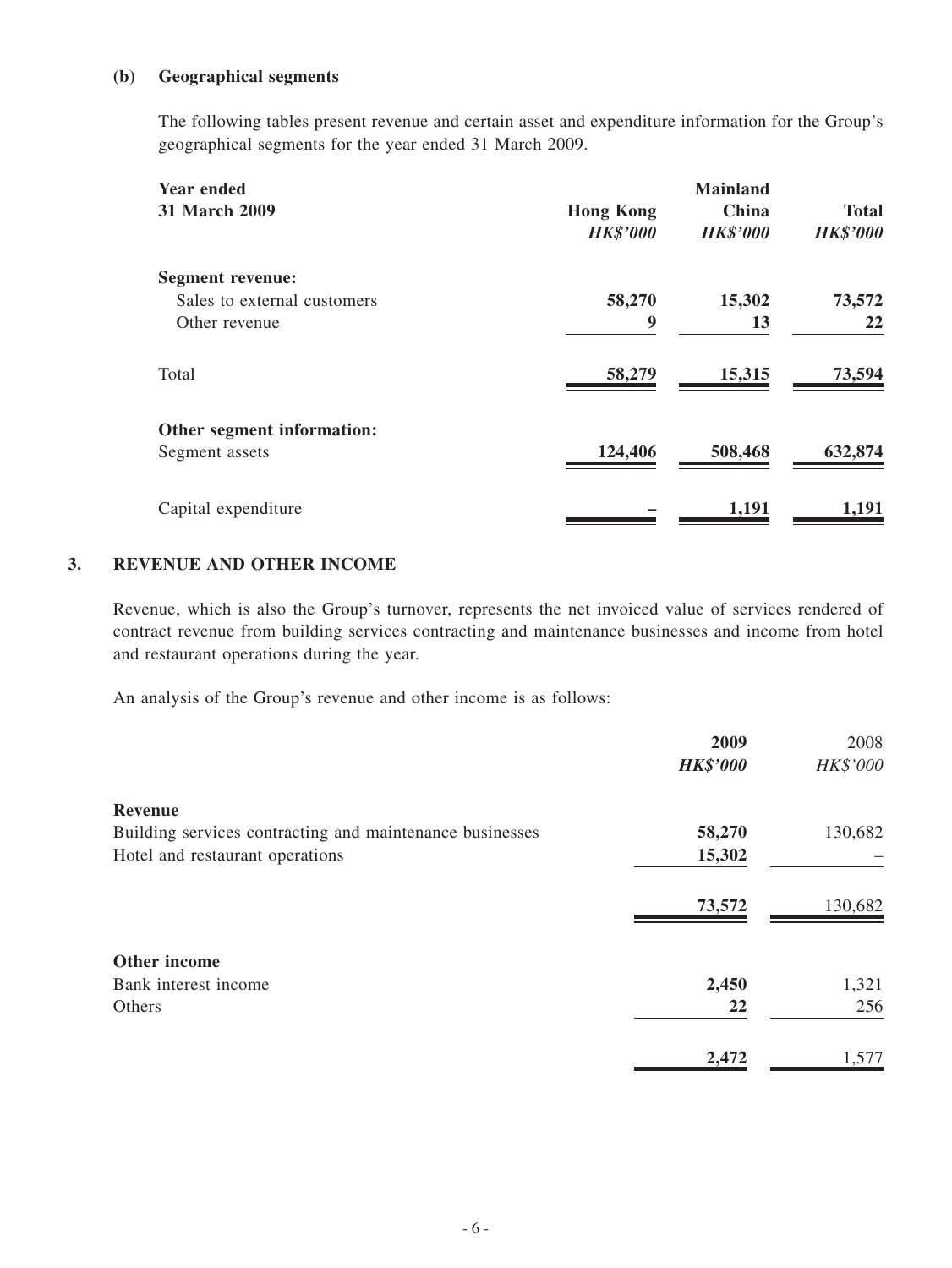#### **4. LOSS BEFORE TAX**

The Group's loss before tax is arrived at after charging/(crediting):

|                                                                 | 2009            | 2008      |
|-----------------------------------------------------------------|-----------------|-----------|
|                                                                 | <b>HK\$'000</b> | HK\$'000  |
| Cost of maintenance                                             | 59,618          | 124,541   |
| Cost of services provided                                       | 6,731           |           |
|                                                                 | 66,349          | 124,541   |
| Depreciation                                                    | 4,895           | 209       |
| Minimum lease payment under operating                           |                 |           |
| leases in respect of land and buildings                         | 292             | 556       |
| Auditors' remuneration                                          | 850             | 680       |
| Employee benefit expense (including directors'<br>remuneration) |                 |           |
| Wages, salaries and bonuses                                     | 6,823           | 18,525    |
| Pension scheme contributions*                                   | 676             | 1,148     |
|                                                                 | 7,499           | 19,673    |
| Less: Amount capitalised in contract costs                      | (1,926)         | (10, 248) |
| Amounts charged to administrative expenses                      | 5,573           | 9,425     |
| Impairment of trade receivables <sup>#</sup>                    | 211             | 1,650     |
| Loss on disposal of items of property,                          |                 |           |
| plant and equipment <sup>#</sup>                                | 9               | 16        |

*\* As at 31 March 2009, the Group did not have significant forfeited contributions available to reduce its contributions to the pension schemes in future years (2008: Nil).*

*# These items are included in "Other expenses" on the face of the consolidated income statement.*

## **5. FINANCE COSTS**

|                                                    | 2009<br><b>HK\$'000</b> | 2008<br>HK\$'000 |
|----------------------------------------------------|-------------------------|------------------|
| Interest on bank loans, overdrafts and other loans |                         |                  |
| wholly repayable within five years                 | 220                     | 129              |
| Interest on convertible bonds                      | 8,175                   |                  |
| Other                                              | 44                      | 100              |
|                                                    | 8,439                   | 229              |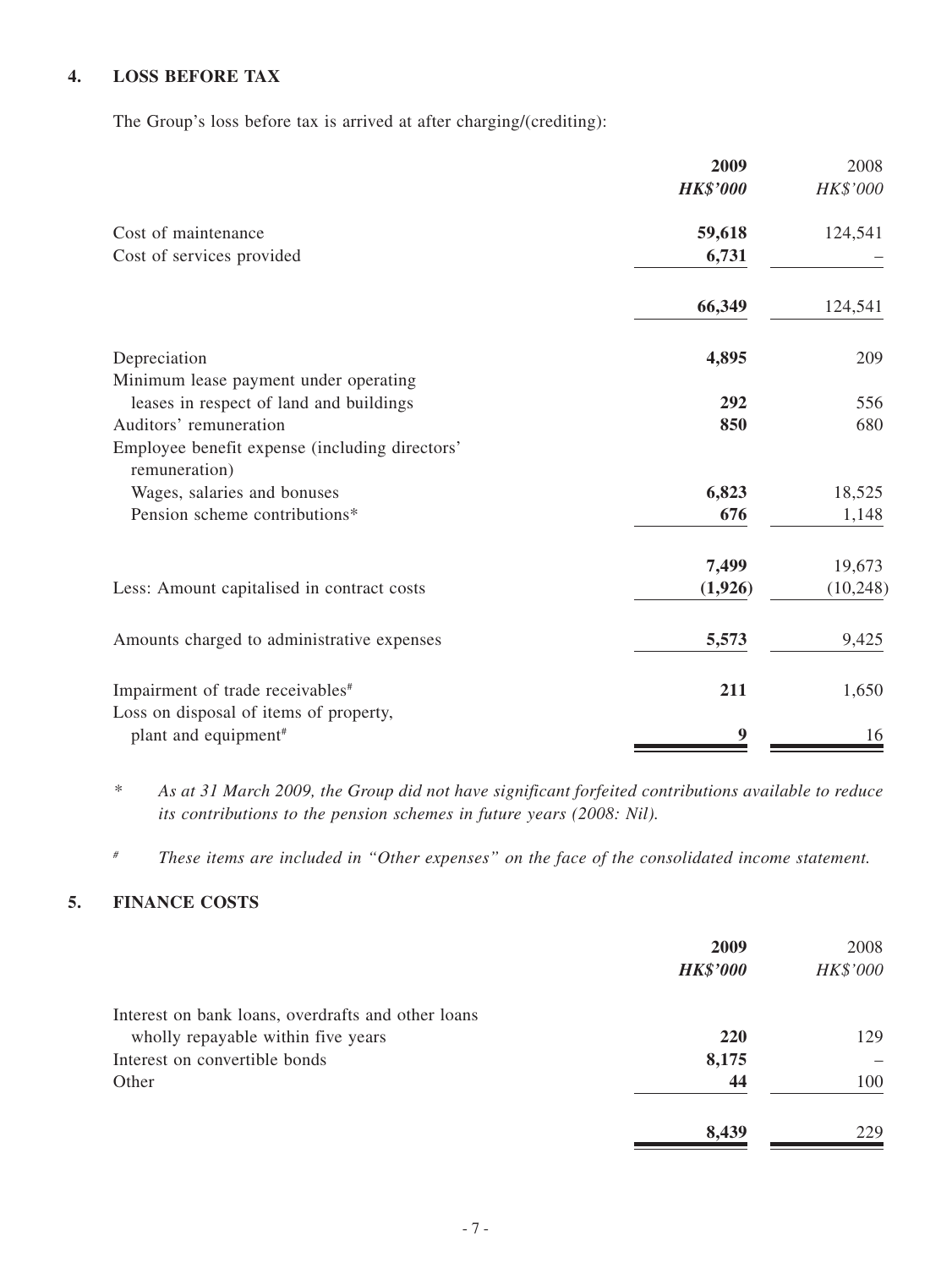## **6. TAX**

The Company is exempt from tax in Bermuda until 2016. Hong Kong profits tax has been provided at the rate of 16.5% (2008: 17.5%) on the estimated assessable profits arising in Hong Kong during the year.

|                               | 2009<br><b>HK\$'000</b> | 2008<br>HK\$'000 |
|-------------------------------|-------------------------|------------------|
| Current – Hong Kong           |                         |                  |
| Charge for the year           | 34                      | 60               |
| Overprovision in prior years  | (25)                    |                  |
| Total tax charge for the year | $\mathbf Q$             | 60               |

A reconciliation of the tax credit applicable to loss before tax using the statutory rate in Hong Kong to the tax charge for the year is as follows:

|                                                         | 2009            | 2008     |
|---------------------------------------------------------|-----------------|----------|
|                                                         | <b>HK\$'000</b> | HK\$'000 |
| Loss before tax                                         | (12,781)        | (8,644)  |
| Tax at the statutory tax rate $16.5\%$ (2008: 17.5%)    | (2,109)         | (1,513)  |
| Different tax rate enacted by local authority           | (61)            |          |
| Adjustments in respect of current tax of previous years | (25)            |          |
| Income not subject to tax                               | (1,107)         | (231)    |
| Expenses not deductible for tax                         | 2,335           | 860      |
| Tax losses not recognised                               | 964             | 921      |
| Others                                                  | 12              | 23       |
| Tax charge for the year                                 | 9               | 60       |

#### **7. LOSS PER SHARE ATTRIBUTABLE TO EQUITY HOLDERS OF THE PARENT**

The calculation of basic loss per share is based on the loss for the year attributable to equity holders of the parent, and the weighted average number of ordinary shares in issue during the year.

The calculation of diluted loss per share amounts is based on the loss for the year attributable to equity holders of the parent, adjusted to reflect the interest on the convertible bonds of the Company and the dilutive effect on loss assuming that there is a full conversion of the convertible bonds of the Company, where applicable (see below). The number of ordinary shares used in the calculation is the weighted average number of ordinary shares in issue during the year, as used in the basic loss per share calculation.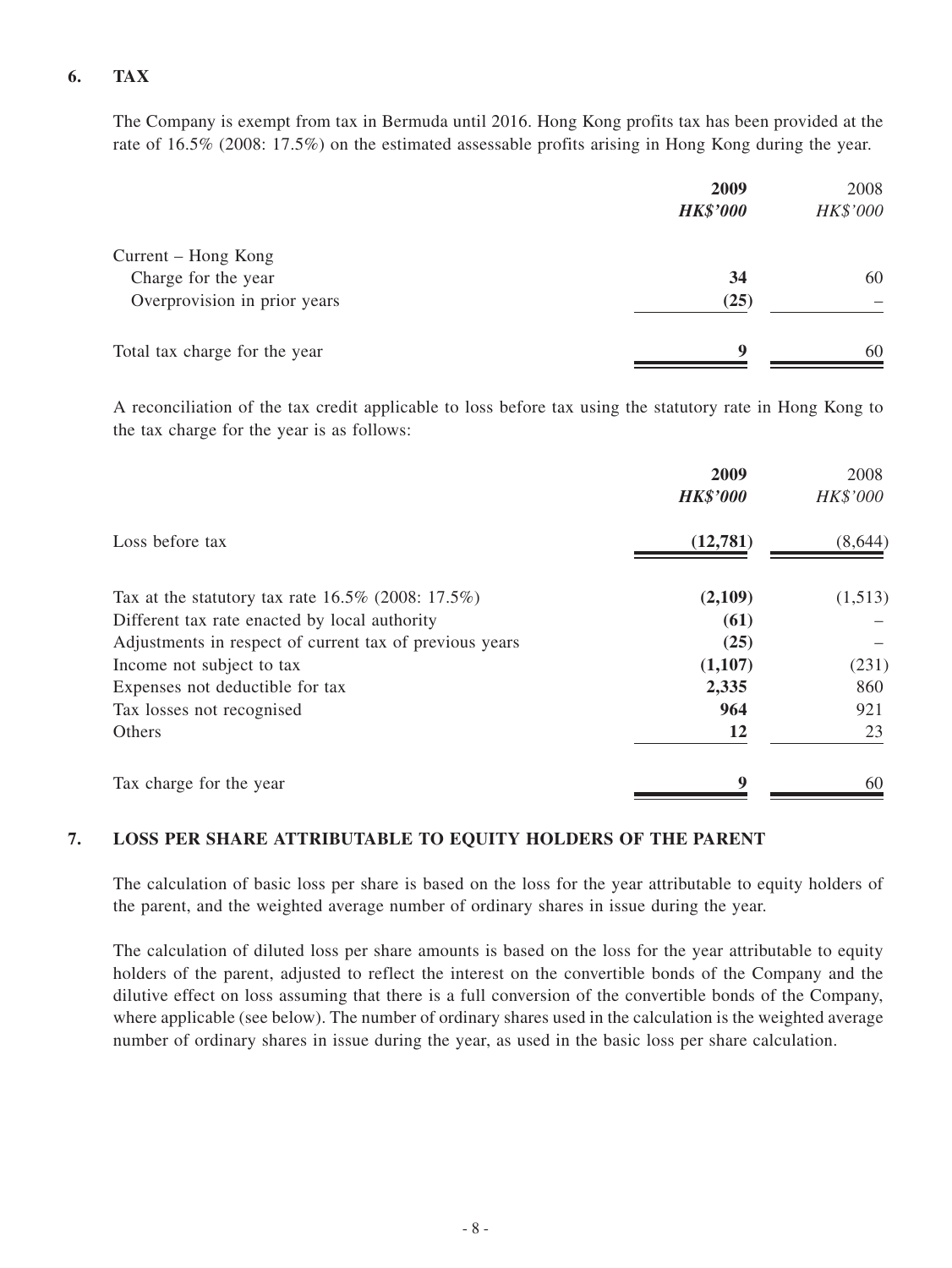The calculations of basic and diluted loss per share are based on:

| 2009<br><b>HK\$'000</b> | 2008<br>HK\$'000 |
|-------------------------|------------------|
|                         |                  |
| 12,684                  | 8,361            |
| (8,175)                 |                  |
|                         |                  |
| 4,509*                  | $8,361*$         |
| <b>Number of shares</b> |                  |
| 2009                    | 2008             |
|                         |                  |
|                         |                  |
| 306,217,827             | 128,470,126      |
|                         |                  |
| 324,763,193             | 1,643,836        |
| 630,981,020*            | 130,113,962*     |
|                         |                  |

*\* Because the diluted loss per share amount is decreased when taking convertible bonds of the Company into account, the convertible bonds of the Company had an anti-dilutive effect on the basic loss per share for the year. Therefore, no diluted loss per share amount is disclosed.*

#### **8. TRADE RECEIVABLES**

|                                 | 2009<br><b>HK\$'000</b> | 2008<br>HK\$'000  |
|---------------------------------|-------------------------|-------------------|
| Trade receivables<br>Impairment | 26,270<br>(3,609)       | 30,520<br>(4,092) |
|                                 | 22,661                  | 26,428            |

The Group grants to its trade customers credit periods normally ranging from cash on delivery to 60 days. A longer credit period is granted to a few customers with long business relationships with the Group and with strong financial positions. The Group seeks to maintain strict control over its outstanding receivables to minimise credit risk. Overdue balances are reviewed regularly by senior management. In view of the aforementioned and the fact that the Group's trade receivables relate to a large number of diversified customers, there is no significant concentration of credit risk. Trade receivables are noninterest-bearing.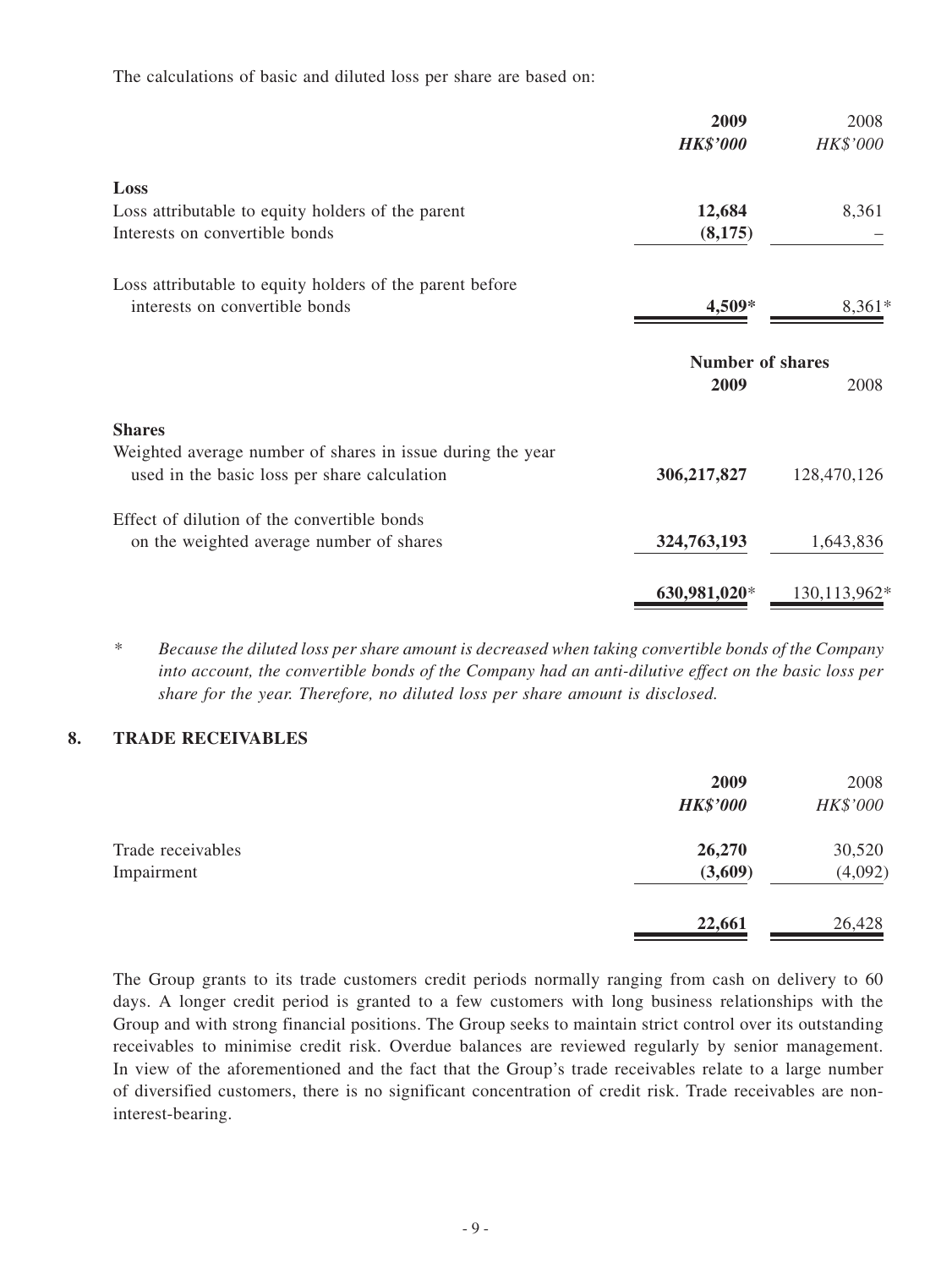An aged analysis of the trade receivables as at the balance sheet date, based on the invoice date and net of impairment of trade receivables, is as follows:

|                | 2009            | 2008     |
|----------------|-----------------|----------|
|                | <b>HK\$'000</b> | HK\$'000 |
| $0$ to 30 days | 7,045           | 7,942    |
| 31 to 60 days  | 1,495           | 4,269    |
| 61 to 90 days  | 2,333           | 2,733    |
| Over 90 days   | 11,788          | 11,484   |
|                | 22,661          | 26,428   |

The movements in provision for impairment of trade receivables are as follows:

|                                     | 2009<br><b>HK\$'000</b> | 2008<br>HK\$'000 |
|-------------------------------------|-------------------------|------------------|
| At 1 April                          | 4,092                   | 3,536            |
| Impairment losses recognised        | 211                     | 1,650            |
| Amount written off as uncollectible | (694)                   | (1,094)          |
| At 31 March                         | 3,609                   | 4,092            |

The above provision for impairment of trade receivables represented provision for individually impaired trade receivables which related to customers that were in default or delinquency in payments. The Group does not hold any collateral or other credit enhancements over these balances.

The aged analysis of the trade receivables that are neither individually nor collectively considered to be impaired is as follows:

|                               | 2009            | 2008     |
|-------------------------------|-----------------|----------|
|                               | <b>HK\$'000</b> | HK\$'000 |
| Neither past due nor impaired | 1,654           | 1,411    |
| Less than 30 days past due    | 5,391           | 6,531    |
| 31 to 90 days past due        | 3,828           | 6,921    |
| Past due over 90 days         | 11,788          | 11,565   |
|                               | 22,661          | 26,428   |

Receivables that were neither past due nor impaired relate to a large number of diversified customers for whom there was no recent history of default.

Receivables that were past due but not impaired relate to a number of independent customers that have a good track record with the Group. Based on past experience, the directors of the Company are of the opinion that no provision for impairment is necessary in respect of these balances as there has not been a significant change in credit quality and the balances are still considered fully recoverable. The Group does not hold any collateral or other credit enhancements over these balances.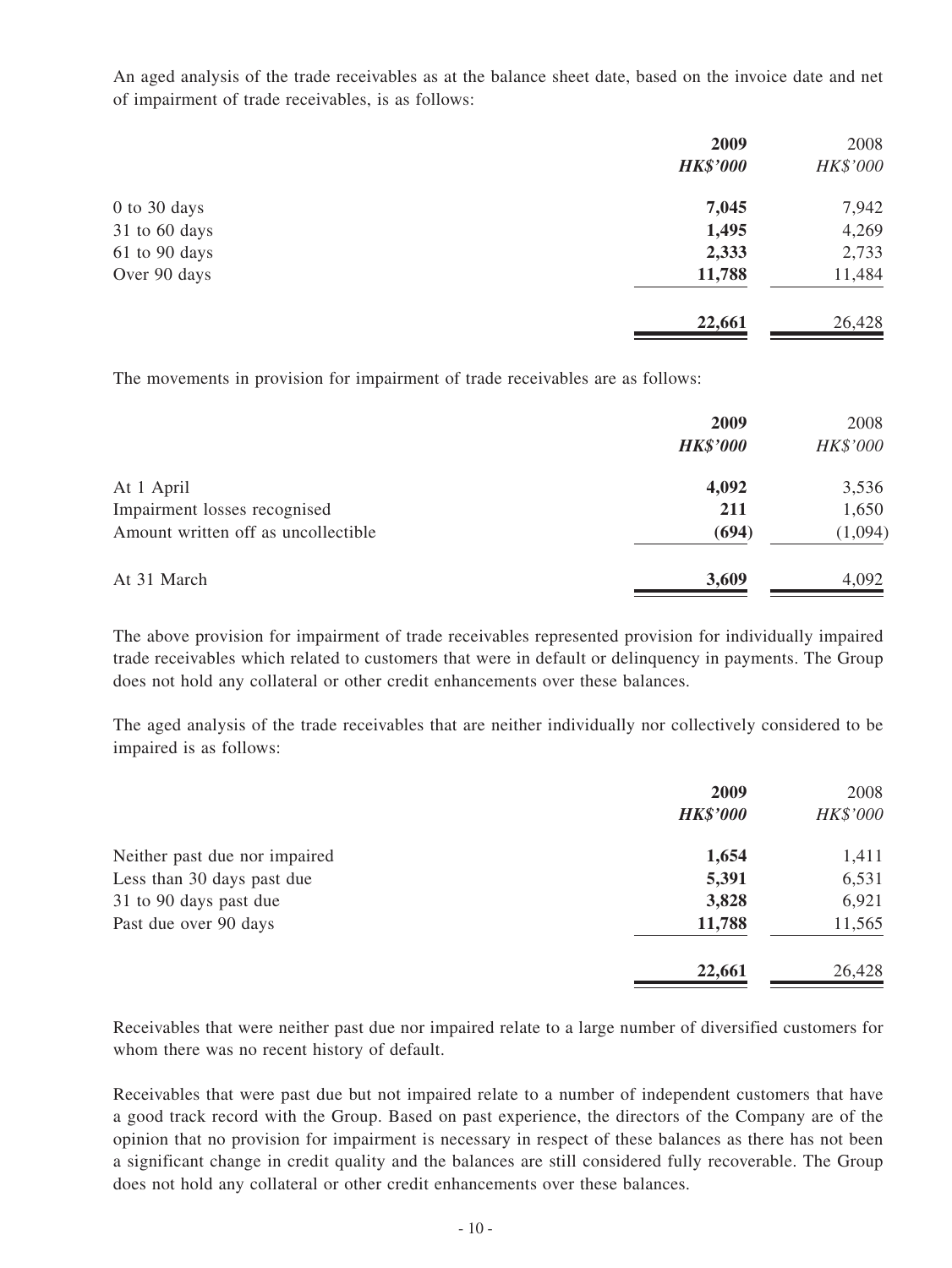#### **9. TRADE PAYABLES**

An aged analysis of the trade payables as at the balance sheet date, based on the invoice date, is as follows:

|                    | 2009            | 2008     |
|--------------------|-----------------|----------|
|                    | <b>HK\$'000</b> | HK\$'000 |
| Current to 30 days | 6,080           | 10,852   |
| 31 to 60 days      | 2,048           | 610      |
| Over 60 days       | 3,703           | 9,467    |
|                    | 11,831          | 20,929   |

The trade payables are non-interest-bearing and are normally settled on 60-day terms.

#### **MANAGEMENT DISCUSSION AND ANALYSIS**

#### **BUSINESS REVIEW**

The Group recorded revenue of HK\$73.6 million for the year ended 31 March 2009 (2008: HK\$130.7 million) and loss for the year of HK\$12.8 million (2008: HK\$8.7 million).

Consolidated revenue of HK\$73.6 million for the year ended 31 March 2009, showing a 43.6% decrease from HK\$130.7 million for the previous year. The decrease in business volume was primarily due to the reduction of work orders received from the Group's customers.

On 23 January 2009, the group had completed the acquisition of the Guangxi Nanning Wharton International Hotel Limited ("the Nanning Hotel"). The discount on acquisition arising from the Nanning Hotel was HK\$4.1 million. The Nanning Hotel reported an average room rate of HK\$533 and occupancy rate of 59% during the period.

As at 31 March 2009, net asset value attributable to equity holders of the parent amounted to approximately HK\$196.4 million, 85.4% higher than the amount of HK\$105.9 million in 2008.

#### **BUSINESS PROSPECTS**

The Group is principally engaged in the provision of building related maintenance services. Although the Company intends to carry on the existing building related maintenance services business, the Board is also looking to business opportunities in the PRC for development and expansion. In order to expand into the PRC, the Group has carried out the fund raising activity of right issues for the hotel acquisition in last year. After the successful acquisition of the Nanning Hotel on 23 January 2009, the Group will broaden its source of income and extend the business in PRC.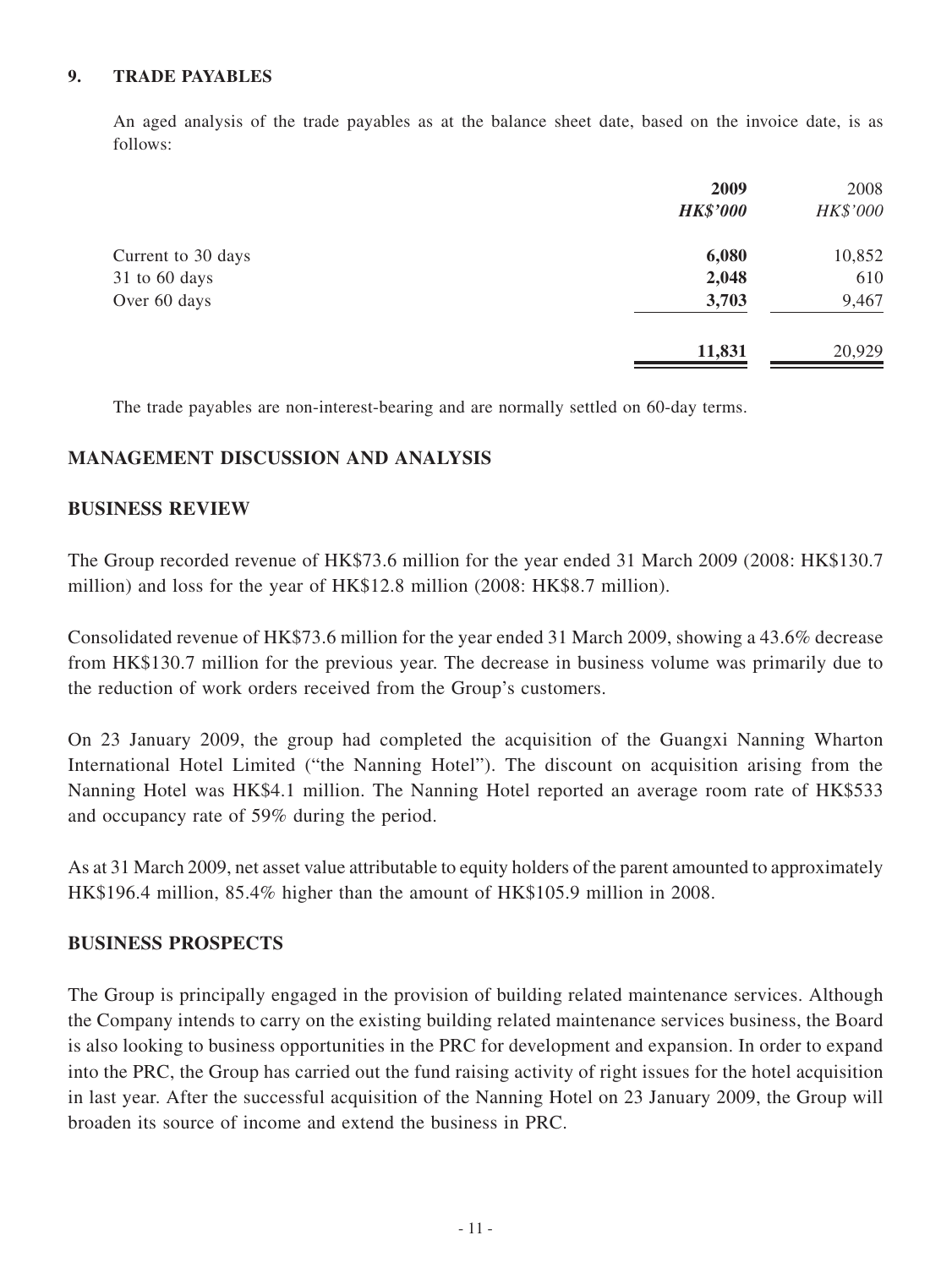Recognising the efforts of the PRC government in promoting the economies of the less developed regions and the rapid development of local tourism industry in the second tier cities in the PRC, the Directors consider that increasing number of investors as well as overseas and local travellers and tourists would be attracted to these cities in the PRC, thereby creating demand for hotel services and enhancing the value of Nanning Hotel. Looking ahead to 2010 and beyond, the Directors are confident that Nanning Hotel will enable the Group to capture the results of economic boom in Guangxi Zhuang Autonomous Region.

## **FINANCIAL REVIEW**

## **Liquidity and financial resources**

The Group's cash and bank balances are mostly in Hong Kong dollars and Renminbi. As at 31 March 2009, the Group had unpledged cash and bank deposit balances of approximately HK\$72.6 million (2008: HK\$165.4 million). As at 31 March 2009, the Group had outstanding bank borrowings for the amount of HK\$259.9 million (2008: Nil). The gearing ratio of the Group which represented the net debt divided by the total capital plus net debt, was 49% (2008: Nil).

## **Treasury and funding policy**

The assets and liabilities of the Group are mainly in Hong Kong dollars and Renminbi. The Group's bank borrowing is on a floating rate at the prime lending rate of People's Bank of China. The maximum bank borrowing granted by bank given to the Group and a subsidiary is HK\$361.6 million (2008: Nil). Taking into account of cash on hand and available credit facilities, the Group has sufficient working capital for its present requirement. The Renminbi has been pegged to a basket of currencies. Accordingly, the Group has minimal exposure to foreign exchange fluctuation.

## **Pledge of assets**

At 31 March 2009, the hotel properties held with an aggregate net book value of approximately HK\$313.6 million (2008: Nil) were mortgaged to a bank to secure banking facilities granted to the Group.

#### **Employees and remuneration policy**

The Group employed approximately 595 employees as at 31 March 2009 (2008: 65). Remuneration is determined by reference to market terms and the qualifications and experience of the staff concerned. Salaries are reviewed annually depending on individual merits. The Group also provides other benefits including retirement benefit scheme, medical insurance and educational subsidies to all eligible staff.

#### **FINAL DIVIDEND**

The directors do not recommend the payment of any dividend in respect of the year (2008: Nil).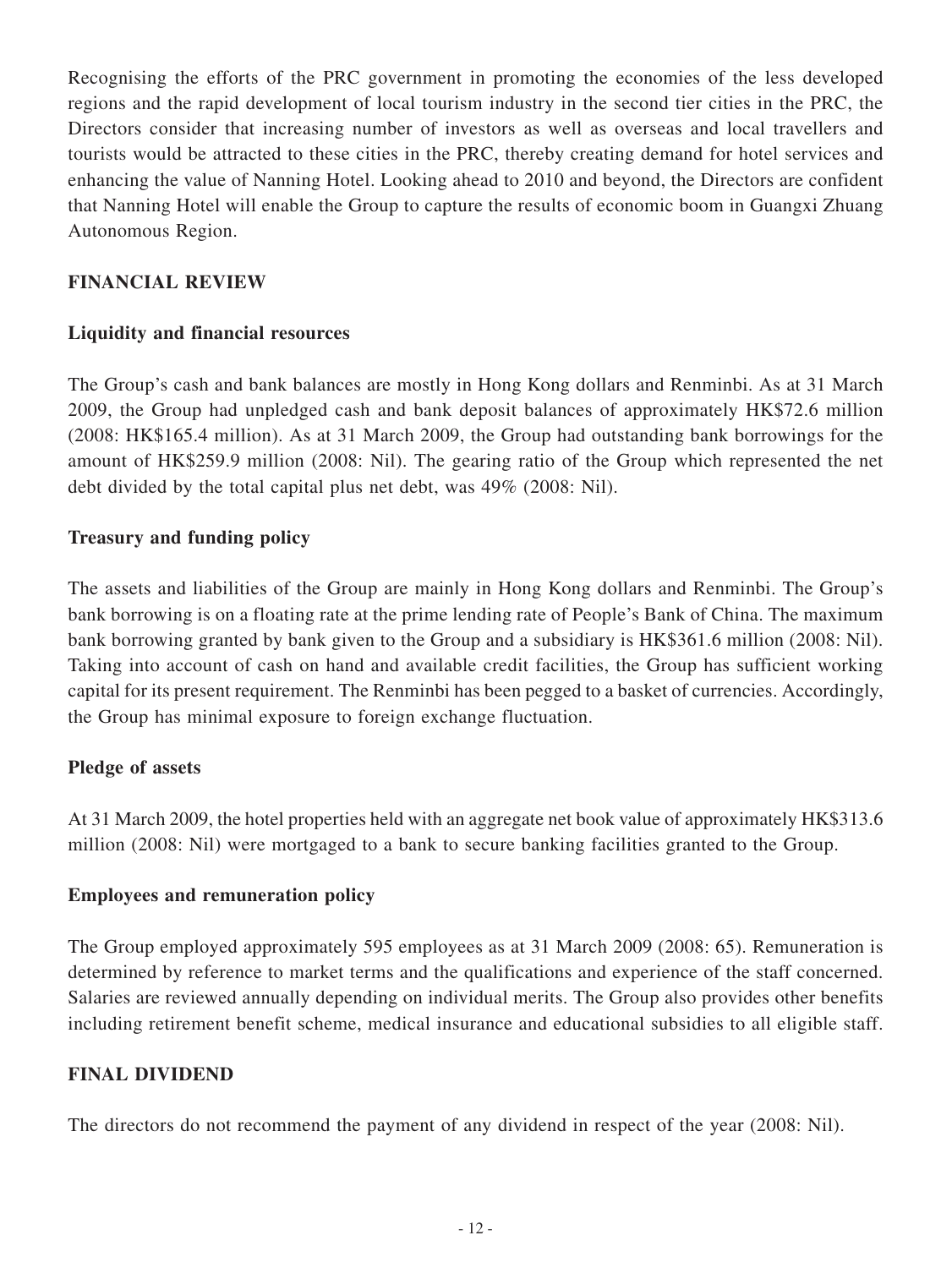## **PURCHASE, SALE OR REDEMPTION OF THE COMPANY'S LISTED SHARES**

Neither the Company nor any of its subsidiaries purchased, redeemed or sold any of the Company's listed shares during the year.

## **CORPORATE GOVERNANCE**

The Company is committed to achieving high standards of corporate governance that properly protect and promote the interests of its shareholders. The monitoring and assessment of certain governance matters are allocated to three committees: Audit Committee, Remuneration Committee and Nomination Committee which operate under the defined terms of reference and are required to report to full Board on a regular basis.

## **CODE ON CORPORATE GOVERNANCE PRACTICES**

In the opinion of the Board, the Company had complied with Code on Corporate Governance Practices (the "CG Code") contained in Appendix 14 of the Rules Governing the Listing of Securities on the Stock Exchange (the "Listing Rules") throughout the year ended 31 March 2009, except for code provisions A.1.1, A.4.1, A.4.2, B.1.3 and E.1.2, details of which are discussed in this report.

CG Code provision A.1.1 stipulates that the Board should meet regularly and board meeting should be held at least four times a year at approximately quarterly intervals. During the year, four board meetings were held to review and discuss the annual and interim results together with all corporate transactions happened during the year. Although the board meetings held during the year were not convened on a quarterly basis, the directors considered that sufficient meetings had been held to cover all aspects of the Company's business.

CG Code provision A.4.1 stipulates that non-executive directors should be appointed for a specific term and subject to re-election. All the existing non-executive directors of the Company do not have a specific term of appointment but are subject to retirement by rotation and re-election at the annual general meeting in accordance with the Bye-laws of the Company. As such, the Board considers that sufficient measures have been taken to ensure that the Company's corporate governance practices are no less exacting than those in the CG Code.

CG Code provision A.4.2 stipulates that every director, including those appointed for a specific term, should be subject to retirement by rotation at least once every three years. The Board will ensure the retirement of each director, other than those hold office as Executive Chairman or Managing Director, by rotation at least once every three years in order to comply with the CG Code. The Board presently considered that the continuity of office of the Executive Chairman or Managing Director provides the Group a strong and consistent leadership and is of great importance to the smooth operations of the Group.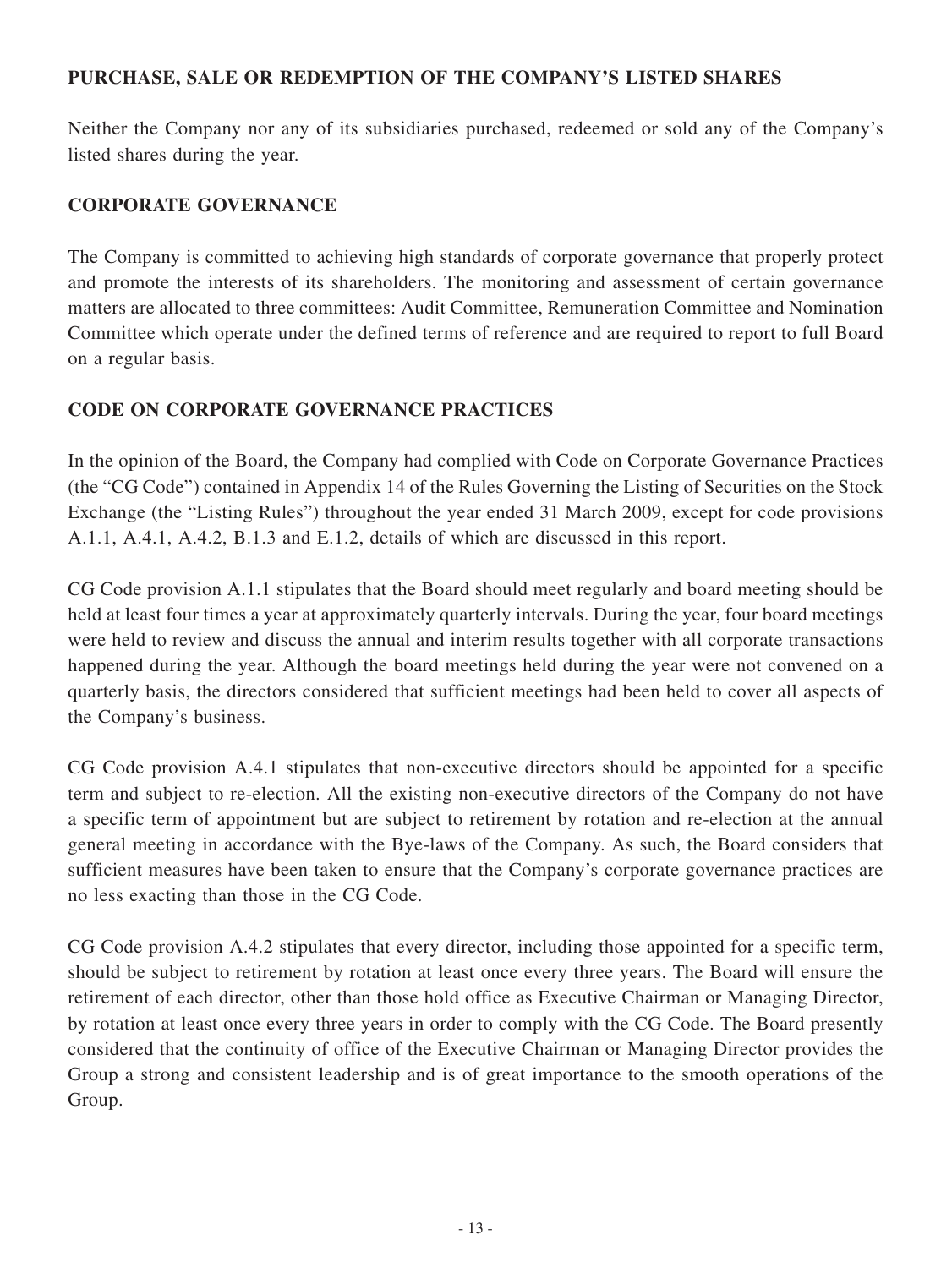CG Code provision B.1.3 stipulates that the terms of reference of the Remuneration Committee should include, as a minimum, those specific duties as set out in the CG Code provisions. The Company has adopted the terms of reference for the Company's Remuneration Committee on 21 December 2006, which was subsequently amended. Pursuant to the terms of reference for the Remuneration Committee, it is stipulated that the Remuneration Committee has the duty to "review" as opposed to "determine" the specific remuneration packages of executive directors and senior management.

The remuneration of the executive directors and senior management of the Company is reviewed by the Remuneration Committee and recommended to the Board and the Chairman of the Board respectively for determination, taking into account of market pay and individual performance. In the opinion of the directors, the current practice serves the same purpose as laid down by the CG Code.

The code provision E.1.2 of the CG Code stipulates that the chairman of the Board should attend the annual general meeting ("AGM") of the Company. The chairman did not attend the 2008 AGM due to other business engagement. An executive director had chaired the 2008 AGM and answered questions from the shareholders.

The AGM also provides a useful and convenient forum for shareholders to exchange views with the Board, and with each other. At the 2008 AGM, the Chairperson of the AGM and chairman/member of the Audit Committee, Remuneration Committee and Nomination Committee were available to answer the questions raised by shareholders.

## **Director's Securities Transactions**

The Company has adopted the Model Code for Securities Transactions by Directors of Listed Issuers (the "Model Code") as set out in Appendix 10 to the Listing Rules.

All directors have confirmed that they have complied with the required standard set out in the Model Code throughout the year ended 31 March 2009.

## **Audit Committee**

The audit committee of the Company ("Audit Committee") comprises three directors, all of which are independent non-executive directors, namely Mr. Palaschuk Derek Myles (Chairman), Professor Ye Jianping and Mr. Yao Xusheng.

The terms of reference for the Audit Committee have been adopted in line with the CG Code. Regular meetings have been held by the Audit Committee since establishment and it meets at least twice each year to review and supervise the Group's financial reporting process and internal control. The Audit Committee has reviewed the accounting principles and policies adopted by the Company and discussed with management the financial reporting matters and internal controls including a review of the account for the year ended 31 March 2009.